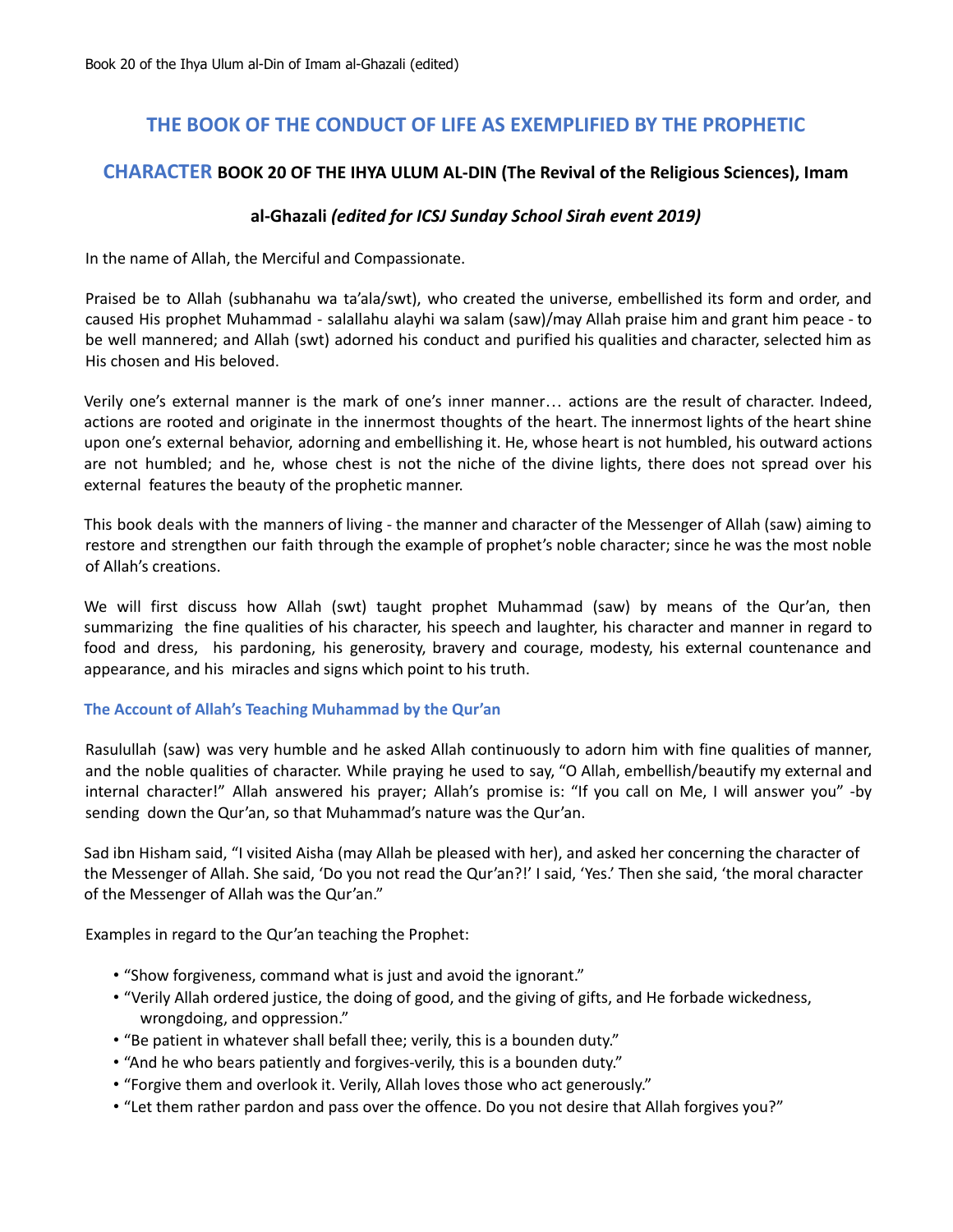Book 20 of the Ihya Ulum al-Din of Imam al-Ghazali (edited)

- "Turn away evil by what is better, and lo! he who was thy enemy will be as though he were a warm friend."
- "And who masters his anger and forgives others-Allah loves the doers of good."
- "Avoid frequent suspicions, for some suspicions are crimes. Pry not, neither let one of you traduce another in his absence."

When Muhammad's two teeth were broken and he was wounded in the battle of Uhud, so that the blood flowed over his face, he wiped the blood saying, "How do a people who dye the face of their Prophet with blood succeed, while he calls them to their Lord!" Therewith Allah sent down the verse, "It is not your concern," the Qur'an teaches.

Muhammad was the first one to receive the teachings and refining of human character. Then the light spread from him over the whole of creation, for he was taught by means of the Qur'an and he in turn taught the creation. For this reason, he said, "I was sent to complete the noble qualities of character." When Allah (swt) perfected his character, He praised him and said, "Verily you are of a noble character." Then the Messenger of Allah (saw) explained to mankind that Allah (swt) loves the fine qualities of character and detests the bad ones.

Once a companion/sahaba asked the Messenger of Allah, "Does Allah love the noble qualities of character?" And the prophet replied, 'By Him in whose hands is my life, no one shall enter paradise except he who is of good character."' And on the authority of Mu'adh ibn Jabbel it is related that Muhammad said, "Verily Allah encompasses Islam with noble qualities of character and with fine deeds." Amongst these qualities are:

- having pleasant social relations,
- doing noble actions,
- being humble,
- bestowing favor,
- feeding others,
- extending greetings, (being the first to extend greeting),
- visiting the sick Muslim whether he be pious or profligate,
- escorting the janazah/funeral,
- protecting your neighbor whether he be a Muslim or a disbeliever,
- honoring the aged Muslim,
- answering the invitation to food,
- the inviting of others,
- bestowing pardon,
- making peace between people,
- being generous,
- nobility of character,
- forbearance,
- repressing anger,
- pardoning people,
- avoiding what Islam forbids (like wasting time, vanity, revenge, guile, slander, falsehood, greed, holding grudges, rudeness, deception, slander, forsaking blood kindred, bad moral character, haughtiness, boasting, self-conceit, arrogance, pride, immoderation, foulness of language, rancor, envy, injustice, oppression, and tyranny.

Anas ibn Malik, may Allah be pleased with him, said, "Muhammad did not call out 'a fine counsel' without having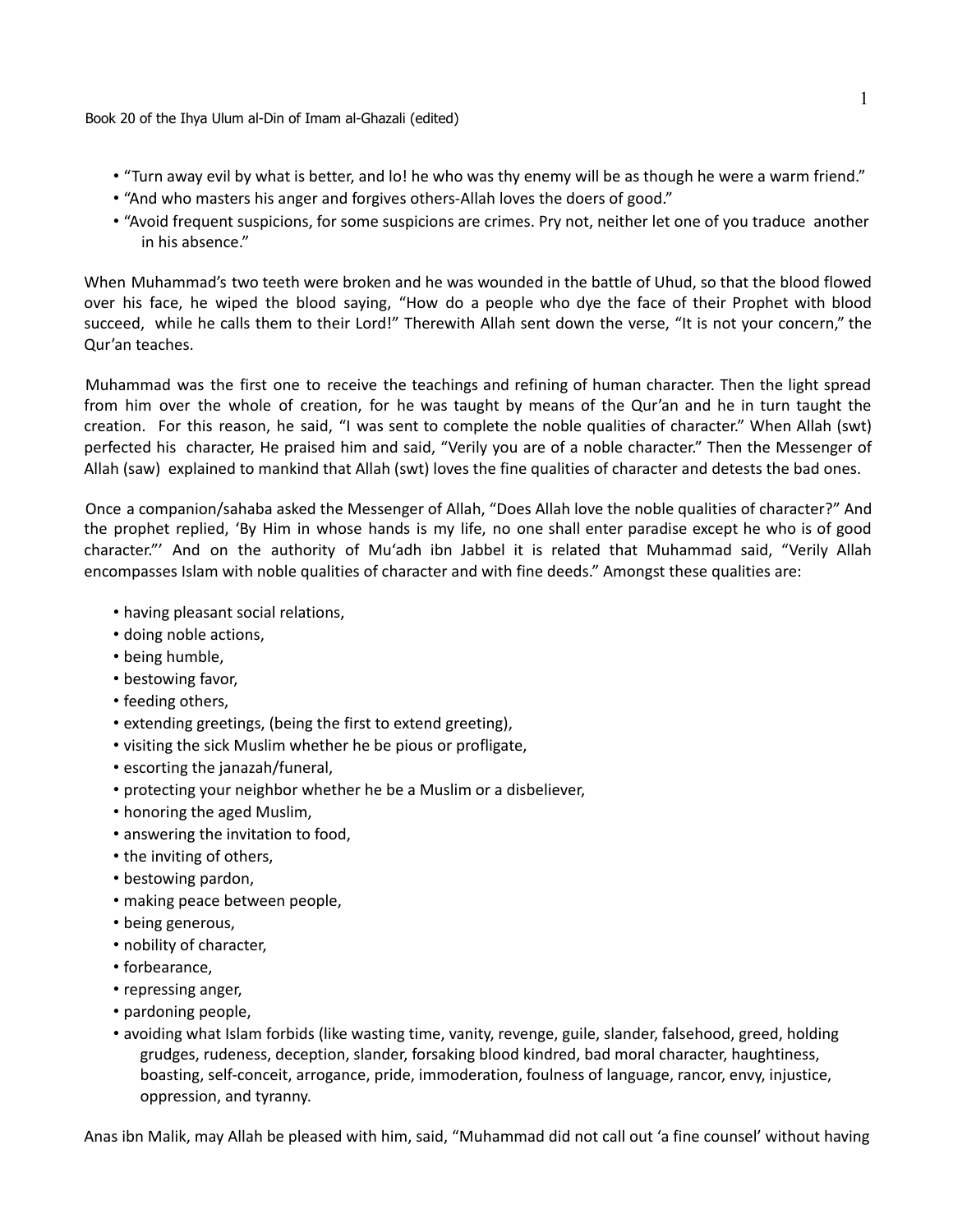induced and ordered us to follow it, nor did he call out 'fraud' or say 'vice' or 'disgraceful' but that the cautioned

Book 20 of the Ihya Ulum al-Din of Imam al-Ghazali (edited)

and prohibited us in regard to it." Mu'adh ibn Jabal said, "The Messenger of Allah commanded me saying, 'O, Mu'adh, I command you to fear Allah, to report truthfully, to fulfill the oath, to act loyally, to avoid perfidious actions, to care for the neighbor, to have mercy on the orphan, to be soft spoken, to extend greeting, to perform fine acts, to cleave to the faith, to study the Qur'an, to love the other life, to be anxious in regard to the reckoning, to act humbly; I forbid you to abuse the learned, to accuse an honest man of lying, to obey the sinner, to disobey a just man, to put a land in disorder; and I command you to fear Allah at every stone, tree, or village, and that you show repentance for every sin, secret or public." Thus the prophet taught the sahabas and urged them to be well mannered and to possess the noble qualities of character.

#### **A SUMMARY OF HIS FINE QUALITIES OF CHARACTER**

Muhammad was the most forbearing, honest, just, and chaste of men. No money was left with him in the evening. If something remained, and he would give this excess to whomever was in need of it. He patched his sandals and clothing, performed household duties, and ate meat with his family.

Muhammad was the most bashful of men and did not stare into anyone's face. He answered the invitation of the slave and the freeborn. He accepted presents, even if it was milk, or a leg of rabbit; he did not eat of that which was offered to him as charity. He did not consider himself too great to answer the [ordinary] people and the poor. He became angry for Allah and not for his own sake. He exacted the truth even though it brought harm to him and his companions.

Because of hunger he at times tightened a stone around his stomach. He often ate what was available, and did he refrain from lawful food. When available he ate dates, roast meat, wheat or barley bread, sweets or honey, milk, melon. He did not eat reclining… He attended feasts, visited the sick, attended funerals, and walked alone without a guard amongst his enemies.

He was the humblest of men, the most silent without being insolent, and the most eloquent without being lengthy. He had the most joyful countenance, none of the affairs of the world awing him.

Muhammad wore what was at hand-at times a cloak covering the whole body, at times a striped-cloth garment of Yemen, at times a gown of wool. He wore any permissible garment which was available. His signet was of silver which he wore sometimes on the little finger of his right hand, sometimes on that of his left hand.

He rode whatever was available for him. At different times he rode a horse, a male camel, a gray mule, a donkey; at times he walked on foot, barefoot without a cloak, turban, or cap.

He visited the sick in the farthest section in the city. He loved perfumes and disliked foul odors. He sat and ate with the poor. He showed regard to the people of virtue for their character and was close with the people of rank because of their piety. He did good for his family… He did not tyrannize anyone and accepted the excuse of him who begged his pardon.

He jested but he only spoke the truth. He laughed without bursting out into laughter. He witnessed the permitted games and did not disapprove of them. He raced sportingly with his family. Voices were raised against him, but he was patient.

His milk camels and sheep nourished him and his family with their milk; he did not eat better food, nor wear better clothes than the people of his household. A moment did not pass without his doing an action for Allah…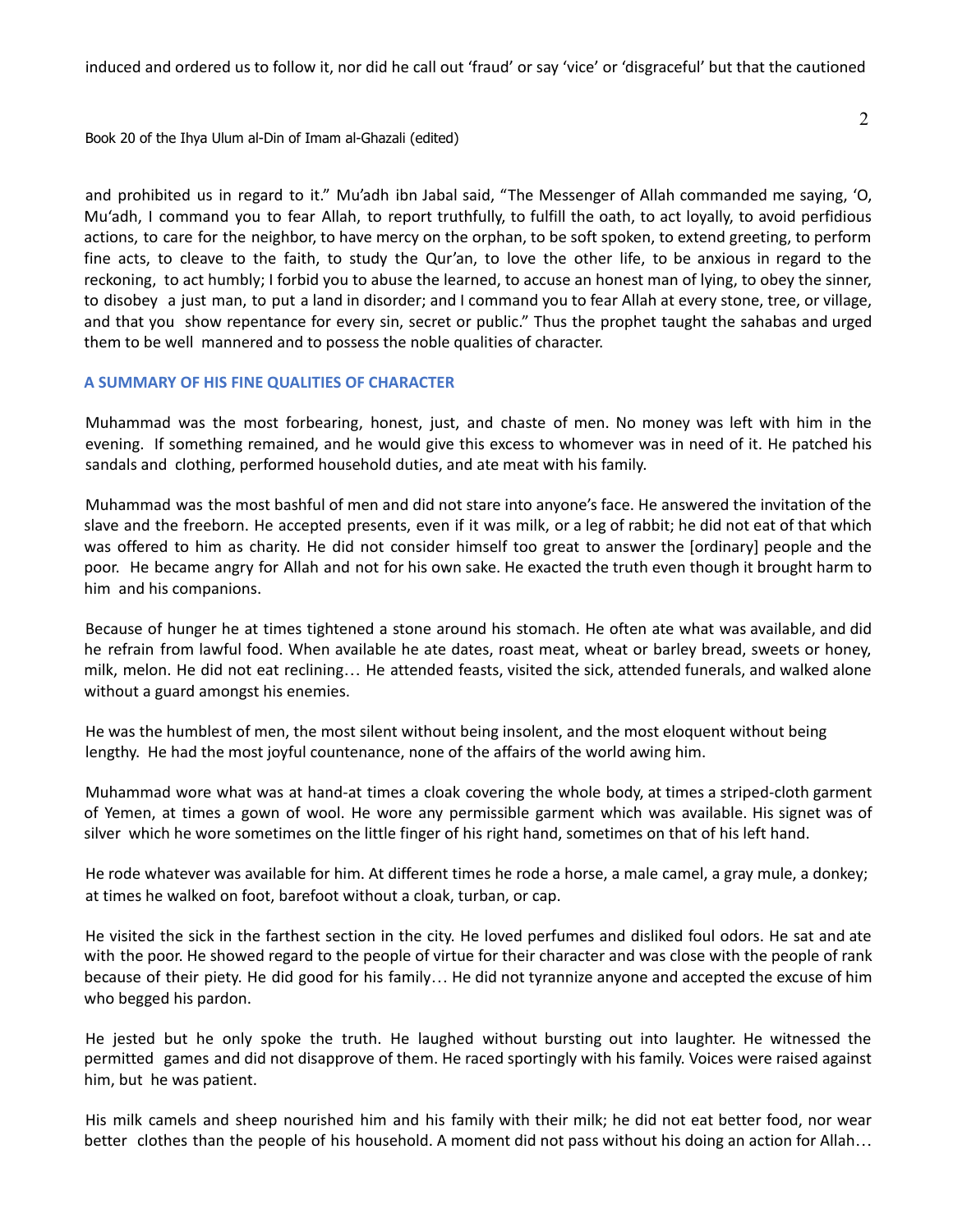He went to the garden of his companions. He did not despise a poor man for his poverty and misfortune, and he did not fear a king because of his power; rather, he urged them equally to Allah.

Book 20 of the Ihya Ulum al-Din of Imam al-Ghazali (edited)

Allah taught him all the fine qualities of character, the praiseworthy paths, the reports of the first and last affairs, and those matters through which there is [obtained] salvation and reward in the future life, and happiness and reward in the world. Allah (swt) taught him to cleave to that which is as obligatory and to forsake the useless. May Allah (swt) direct us to obey Muhammad in his commands and to imitate him in his actions. Amen!

The Messenger of Allah (saw) did not insult a Muslim, but that he atoned for this and bestowed mercy. He never cursed either a woman or a slave. While he was waging war, it was said to him, "Would you curse them (the enemy) O Messenger of Allah!" To which he responded, "I was sent to forgive not as a curser." Whenever he was asked to wish evil against anyone whether he be a Muslim, a disbeliever, a man of the common people, or a man of worth, he turned from wishing him evil to blessing him.

Muhammad never struck anyone except for the sake of Allah (swt); nor did he ever revenge himself for what was done to him except when the sanctity of Allah (swt) was violated. He never chose between two matters but that he chose the easier…

No person came to Muhammad but that he supported him in his need. Anas ibn Malik said, "By Him who sent him with the truth, Muhammad never said to me in regard to anything what he disapproved, 'why did you do it? Moreover, whenever his wives would rebuke me, he said, 'let it be'; it was written and fated (meant to be)."

It was his nature to be the first to extend greetings to whomever he met. He was patient with anyone who asked him for help... While handshaking, Muhammad (saw) was never the first one to release his hand. When he met one of his companions, he was first to commence handshaking; he then took his hand and clasped it, strengthening his grasp over his hand.

Muhammad did not rise or sit without the mentioning of Allah (swt). No one sat in his company while he was praying but that he shortened his prayer and came forth to him and said, "Do you need anything?" After fulfilling their needs, Muhammad returned to his prayer.

Muhammad sat most of the time with his feet together, grasping them like a cloth which is used as a support. His sitting place could not be distinguished from that of his companions because he sat in the last row of those assembled. He never was seen stretching his legs before his companions... Most of the time Muhammad sat facing in the direction of Mecca.

He used to show regard to his visitor to the point of often spreading his garment and seating upon it him who was neither a relative nor foster brother. He preferred his guest [over himself] by [offering him] the cushion on which he reclined; and if he refused, Muhammad urged him until he did accept it.

Muhammad regarded his friends as the most noble of men. He paid attention to all his guests. He sat facing them, listened, conversed, acted gracefully, being modest, humble, and sincere. Allah (swt) said, "By the mercy of Allah, you dealt with them gently; had you been harsh and hard headed, they would have certainly dispersed from around you". (Quran, 3:159)

He called his companions by their nicknames (Kunya) so as to honor and conciliate them. He named whoever did not have a nickname and called him by it. He named the young boys, therewith softening their hearts.

Of all men he was the least angry and the readiest to be pleased. He was the most merciful, beneficial, and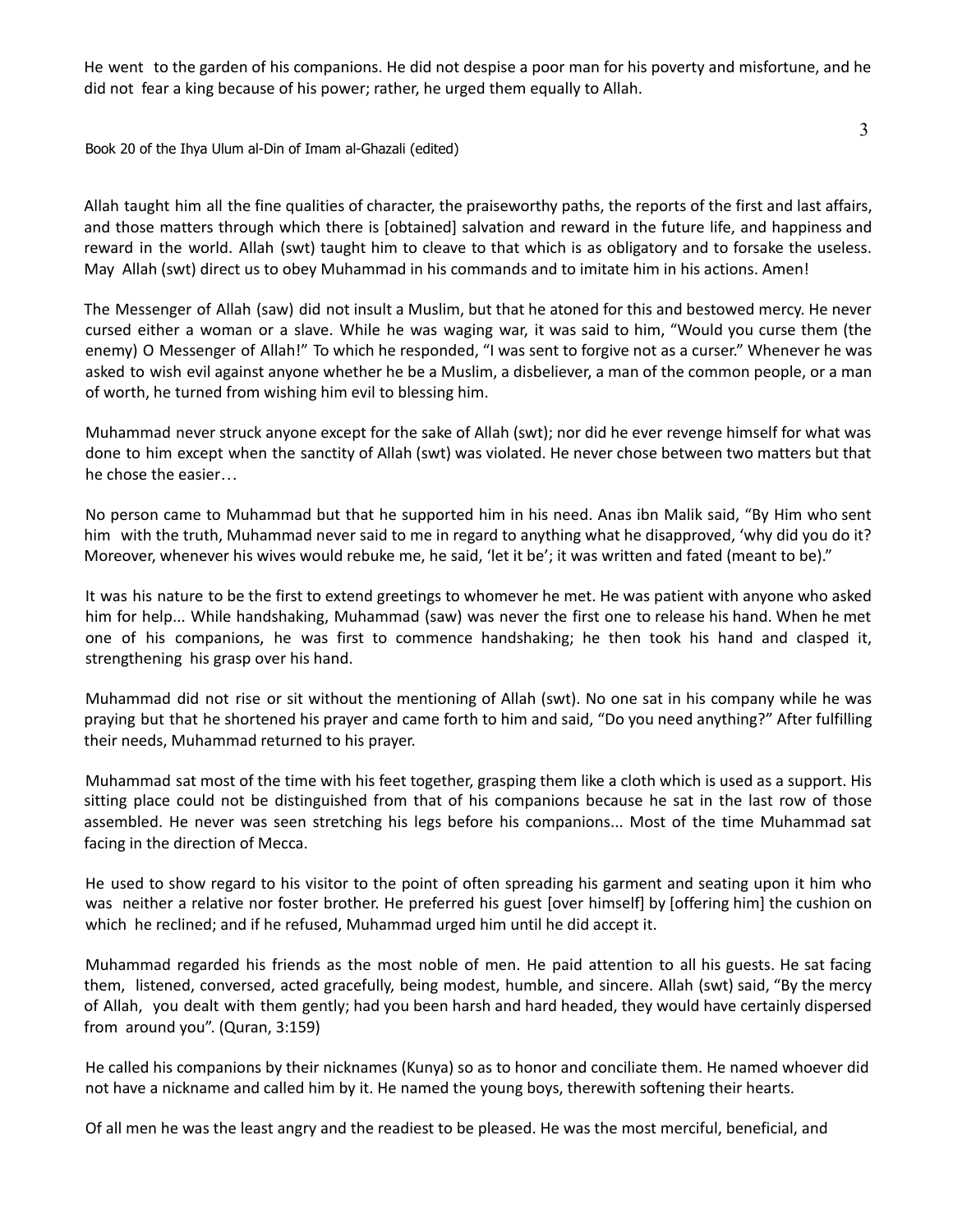Book 20 of the Ihya Ulum al-Din of Imam al-Ghazali (edited)

No noise was raised in his company. When he got up, he said "Allah be praised, O Allah, I testify praising Thee that there is no God but Thou; I ask Thy pardon and repent to Thee." Then he said, "Jibril-may Allah bless him-taught me this."

#### **The Prophet's Speech and Laughter**

Of all men Muhammad had the most eloquent diction and the most pleasant speech. He said, "I am the most eloquent of the Arabs." He also said that the people of Paradise speak the dialect of Muhammad. His speech was concise; he was not a babbler. His speech was like a string of gems. Aisha said, "He did not construct his speech the way you do; he spoke little, and you speak a great deal." They said that of all men Muhammad's speech was most concise, this quality having been brought to him by Jibril. However, his speech expressed all that he wanted to say. He used to speak comprehensively and concisely, neither exceeding nor falling short. His sentences followed each other and were cohesive, so that his listener heard and understood him. He had a powerful and most melodious voice. He was long silent, and did not speak without necessity. He did not say that which was forbidden to say. He only spoke the truth. When he was silent, his companions spoke. One did not argue in his presence.

He was the most smiling and laughing of men in the presence of his companions, admiring what they said, and mingling with them. He often laughed so that his molar teeth showed. The laughter of his companions in his presence, in imitation of him and as a sign of their regard for him, was a smile. They said that he was the most smiling and agreeable of men except when a revelation (Qur'an) was revealed to him, when he mentioned the hour of the Resurrection, and when he preached a sermon.

When he undertook an affair, he entrusted the matter to Allah (swt), renounced his strength and power, and asked for guidance, saying, "O Allah, show me the truth as truth, and allow me to follow it; show me what is false as false, and allow me to avoid it. Protect me… Cause my inclination to act in obedience to You, and may You be pleased with my soundness. Guide me correctly… verily You guide whomever You desire to the right path."

#### **His Character and Manner in Regard to Food & Dress**

The Messenger of Allah (saw) ate whatever was available. His most beloved food was that which was shared with other people. When the table was set, he said, "In the name of Allah, render the food favorable and praiseworthy and cause it to have the favor of Paradise." While he sat eating, he frequently joined his knees and feet just as he who prays, except that one knee was over the other knee and one foot over the other foot… He did not eat very hot food, in regard to which he said, "It is without blessing; verily Allah did not feed us fire, therefore cool it." He ate whatever was within his reach, eating with his three fingers. Sometimes he used a fourth finger but he did not eat with two fingers for he said, "That is the way Satan eats."

He ate bread made of barley and cucumbers with dates and with salt. His favorite fresh fruit were the melon and the grape. He ate the melon with bread and sugar; he often ate it with dates, using his two hands. One day, while he was eating the dates in his right hand and storing the date stones in his left hand, an ewe passed. Muhammad showed her the date stones, and the ewe began eating out of his left hand while he ate with his right hand. When he finished eating, the ewe left.

He frequently ate grapes; his most frequent food consisted of water and dates. He mixed milk and dates and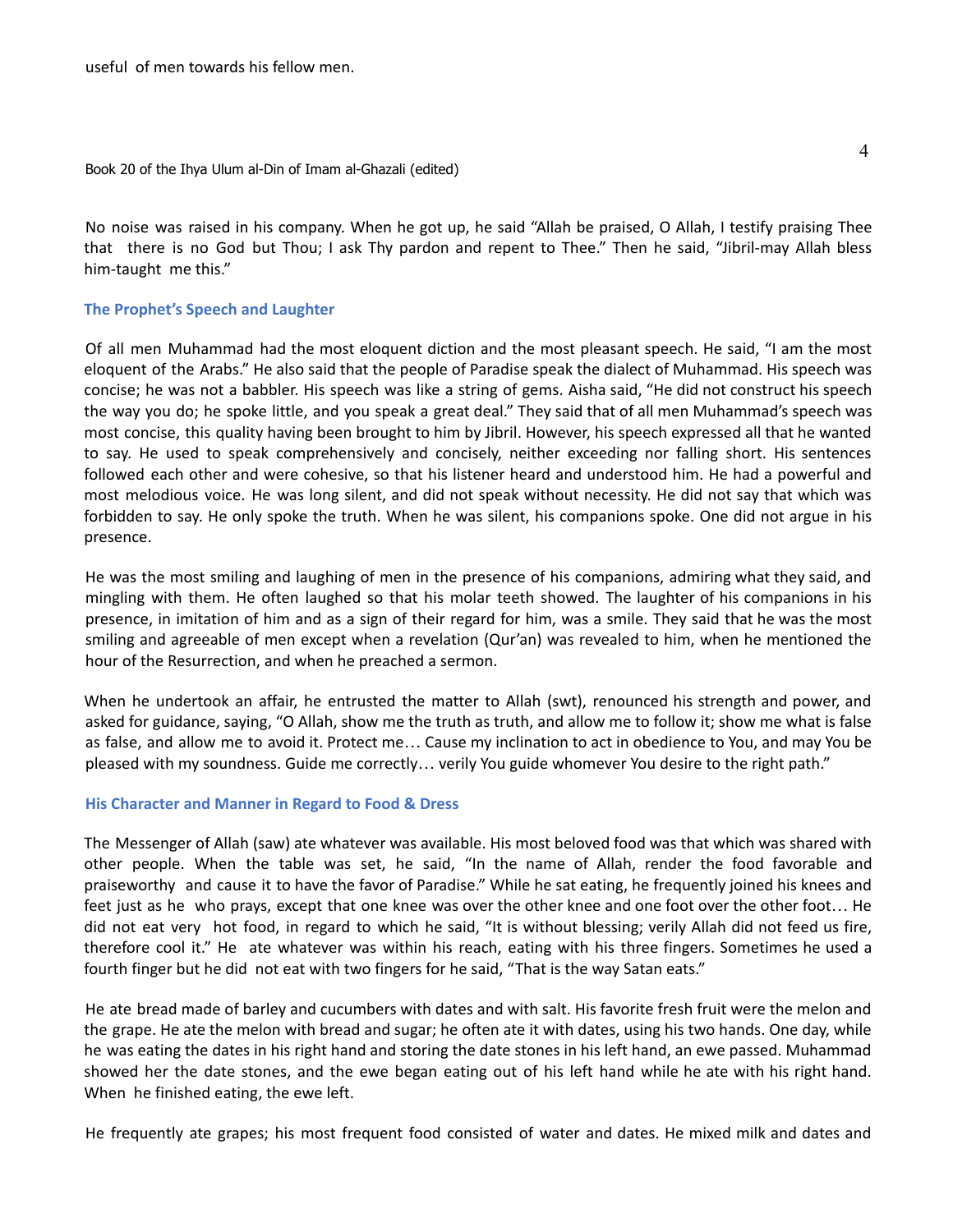called them "the two best." His favorite food was meat, of which he said, "It is beyond fame; it is the lord of food in this world and in the next; and if I were to ask Allah to feed it to me every day, he would do so." He used to eat soup with meat and pumpkins. In regard to pumpkins, which he loved, he said, "It is the tree of my brother Yunus."

Aisha relates that Muhammad used to say, "O, Aisha, when you cook a stew, put in plenty of gourds, for verily it

5

Book 20 of the Ihya Ulum al-Din of Imam al-Ghazali (edited)

strengthens the heart of the grieved." When he ate meat, he did not lean over it. Instead he lifted the meat to his mouth and then bit into it with his front teeth. He ate bread and butter, and liked the forearm and shoulder of sheep meat. Of seasoning, he loved vinegar; of dates, he loved those of Medina (al-'Ajwa), which he named "The Blessed." He said, "It (the dates of Medina) is of Paradise and is a remedy for poison and magic." Of vegetables, he liked the endive, mountain balm, and garden purslane. He disliked the kidneys; he did not eat garlic, onions, or leek. The prophet never found fault with food. If he was pleased with it, he ate of it; if he disliked it, he neglected it; if he discarded it, he did not render it hateful to another person.

He used to wipe clean the dish with his fingers saying, "The last portion of food is very much blessed." When he finished, he said, "Praise be to Allah! Allah, Thou art worthy to be praised. Thou hast fed, sated, given drink, and quenched thirst; praise belongs to Thee, who cannot be denied, who is eternally present, and who is indispensable." When he ate bread and especially meat, he washed his hands vigorously and wiped his face with the excess water.

He used to drink in three portions, invoking Allah thrice. When he finished, he praised Allah thrice. He did not gulp the water.

In his house he was more modest than others; he did not ask them for food, nor did he annoy them with requests for food. He ate whatever they fed him, and drank whatever they gave him to drink. He often served himself.

The Messenger of Allah (saw) used to wear whatever was at hand: e.g., an outer wrapping garment, a long shirt gown (qamis), an upper gown with full sleeves (jubba), or other garments. He used to admire green garments. He wore white garments most frequently, saying, "Wear them while you are living and shroud yourself in them when you die." Muhammad wore a padded tunic for battle and for other occasions; he had two special garments for Friday prayer.

He used to wear a ring on his finger, and sometimes he went out with a string tied to his ring, thereby reminding himself of things. Muhammad used to put his seal on letters ; he used to wear the cap (qalanis) beneath his turban ('imama) and without a turban.

When he dressed, he dressed from his right side saying, "Praise to Allah who clothed me with that which I conceal my nakedness and with which I adorn myself amongst the people." When he took off his clothing, he removed it from his left side. If Muhammad put on a new garment, he gave his shabby garment to a poor man and said, "There is not a Muslim who clothes another Muslim with his worn out clothes, doing so for the sake of Allah, but that he (the giver) partakes in the security, refuge, and benefit of Allah, whilst living or dead."

He had a mat (bed) of skins, which was stuffed with palm fibers; its length was approximately two cubits, and its width was approximately a cubit and a span. He had a wide outer garment ('aba'), which was spread out for him wherever it was carried and which he folded into layers. Muhammad slept on the ground with nothing else beneath him. If they spread out a bed for him, he reclined upon it; if not, he reclined on the earth.

It was Muhammad's habit to name his riding animals, his weapons, and his belongings. The name of his banner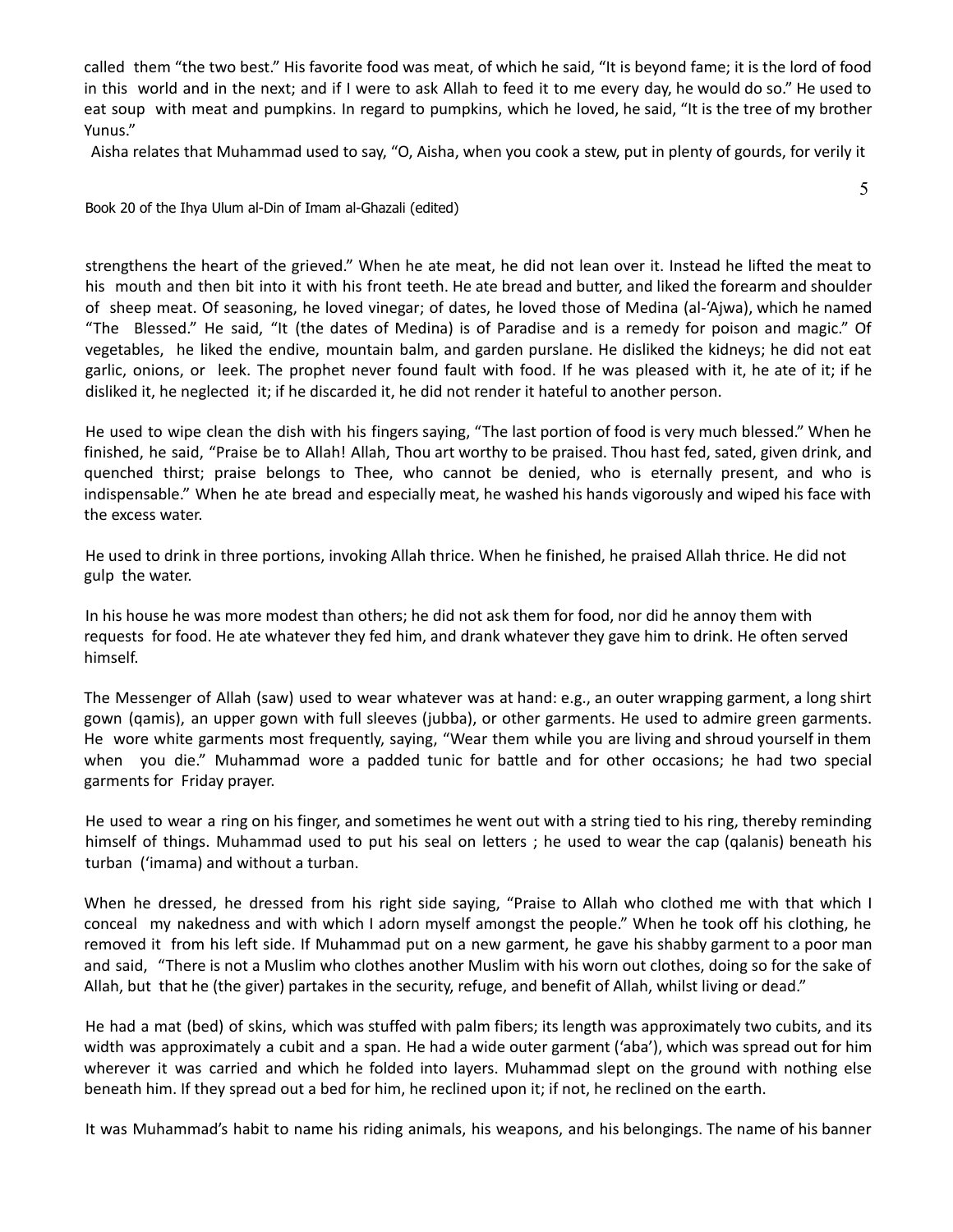was al-Iqab (the eagle); one of his swords was dhu' l-Fiqar (Zulfiqar). Other swords were called al-Midham, ar Rusub, al-Qadib, al-Battar; currently there are eight preserved swords of prophet Muhammad in the Topkapi Museum in Istanbul, Turkey. The handle of his sword was adorned with silver. Muhammad (saw) used to wear a belt made of skins in which were three rings of silver. The name of his bow was al-Katum (the unbroken), and the name of his quivers was al-Kafur. The name of his female camel was al-Qaswa' (the clipped ear); he also called al- 'Adba'. The name of his she-mule was al-Duldul (the hedgehog); the name of his donkey was Yafur (gazelle); the name of the ewe whose milk he drank was 'ina (choice).

Book 20 of the Ihya Ulum al-Din of Imam al-Ghazali (edited)

Muhammad had a vessel for ablutions made of baked clay from which he washed and drank. The people sent to him their young children who had just reached the age of understanding. They visited the Messenger of Allah (saw); when they found water in the vessel they drank from it and wiped their faces and bodies with the water. In so doing they desired the blessing [therein] for themselves.

### **The Prophet's Pardoning**

The Messenger of Allah (saw) was the most forbearing of men and most desirous of pardoning.

Once when the Messenger of Allah (saw) was in battle, and there was observed a carelessness amongst the Muslims, so that a man advanced against Rasulullah (saw) with a sword saying, "Who will defend you against me?" Muhammad said "Allah", and the sword fell from his hand. Seizing the sword Muhammad said, "Who will defend you against me?" And the man replied, "Be quick about it;" to which Muhammad said, "Say, I testify that there is no God other than Allah and that I am the Messenger of Allah!" The man replied, "No, I only say that I will not fight you, nor will I be with you, nor will I be with a people who will fight you." Thereupon Muhammad released him. When Muhammad came back to his companions he said, "I come to you from the presence of the best of men."

Anas ibn Malik related that a Jewish woman brought the Prophet a poisoned ewe in order that he eat from it. She was then brought to the Prophet who asked her in regard to this matter. She said, "I desired to kill you;" then Muhammad said, "Allah did not empower you over that." Thereupon they asked, "Shall we not kill her?" and he said, "No."

Muhammad used to say, "Let no one of you inform me of anything [unfavorable] regarding one of my companions, for I like to go out to you with a sound heart."

The Messenger of Allah (saw) had thin skin and was delicate internally and externally, so that his anger and his pleasure was visible in his face. When he became very excited, he touched his noble beard frequently. He did not talk with anyone in regard to what he disliked. When he was visited by a person who was wearing a yellow dye, which he disliked, he did not say anything to him until he left. Then he said to certain person "Would you tell this man that he forego this (i.e. the yellow dye)." When a bedouin urinated in the mosque in his presence, and his companions intended to prevent him, Muhammad said, "Do not stop him." Then Muhammad said to him, "These mosques are not suited to serve as places of urination, excretion, or of any foul matter." In certain accounts it is stated, "Draw [people] close and do not scare [them] away."

One day a bedouin came to Muhammad and asked him for something. Muhammad gave it to him and said, "Have I done well by you?" To which the bedouin answered, "No, nor have you acted decently." Upon this reply the sahabas got angry and rose against the bedouin. At this point, however, Muhammad advised them to hold back. Later, Muhammad rose and went to his home and sent a further amount to the bedouin and said to him, "Have I done well by you? To which the bedouin answered, "Yes, may Allah reward you with well-being of family and tribe." In reply, the Prophet said to him, "You have made a certain statement and it has remained in the

6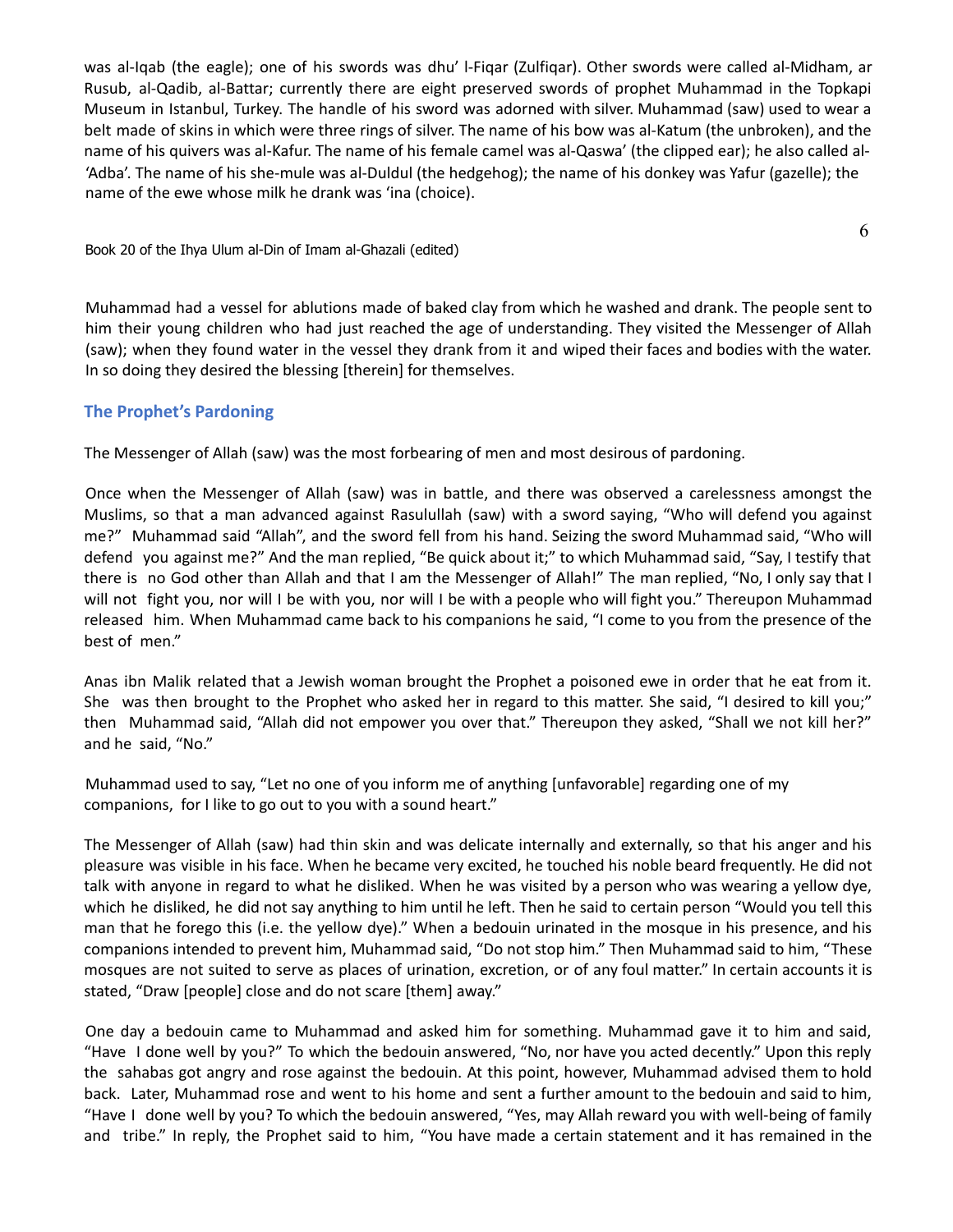minds of my companions. Hence would you like to say before them what you said before me, so that they would remove from their chests (hearts) what they have against you." Thereupon the bedouin answered, "Yes." When it was dusk or the next day, the bedouin came, and the Prophet said, "Verily this bedouin said what he said, and we increased his amount so that he asserted that he was pleased. Is that so? And the bedouin answered, "Yes, may Allah reward you with well-being of family and tribe." Then Muhammad said, "Verily the narrative of myself and this bedouin is as the narrative of the man who had a female camel which only caused her to be more frightened. Then the owner of the camel called the people and said to then, 'Leave me and my camel alone, for verily I am

Book 20 of the Ihya Ulum al-Din of Imam al-Ghazali (edited)

gentle with her and have more understanding.' He turned to the camel, took some sweepings for her, and returned her gently until she kneeled. Then he saddled her and sat upon her. Now, verily, if I forsook you when the bedouin said what he said, and you had killed him, he would have entered the Fire."

7

### **The Account of His Great Generosity**

Muhammad was the most generous of men. In the month of Ramadan, he withheld nothing. When describing the Prophet (saw), Ali (radiAllahu anhu) used to say, "Of all men, he was the most giving, the most open hearted, the most truthful, the most fulfilling of promise, the gentlest of temper, and the noblest toward family. Whoever saw him unexpectedly, was awed by him, and whoever was close to him, loved him." Ali also said "I did not see his likeness before or after him." Muhammad was never asked for anything, but that he gave it. When a man came to Muhammad asking for something, Muhammad gave him a flock which closed the breach between two mountains. Then the man returned to his people and said, "Accept Islam, for Muhammad gives the gift of one who does not fear poverty." He never said, "No" when he was asked for something. On another occasion, a man came and asked him for something. Muhammad (saw), having nothing with him, said, "Buy, making me responsible, and when we will have something, we will pay for it."

#### **An Account of His Bravery**

Muhammad was the most gallant and the bravest of men. Ali said, "You have indeed seen me at the Battle of Badr, when we were taking refuge in the Prophet of Allah, who was closest to the enemy. Muhammad was on that day the most courageous of men."

When he ordered the people to fight, he tucked up his garments and went quickly. He was the bravest of men. The courageous person was one who was close to Muhammad in battle, because of Muhammad's proximity to the enemy. Imran ibn al-Husayn said, "The Messenger of Allah did not come upon a squadron but that he was the first to strike." When the enemies approached him, he would say "I am the prophet; there is no falsehood in what I say. I am the grandson of 'Abd al-Muttalib." There was not seen anyone who was more vehement than he.

#### **An Account of His Modesty**

Muhammad was the most modest of men. He used to visit the sick, follow the funeral bier, answer the call of the slave, and patch his shoes and garments. In his house he did the family duties together with the rest of the family. His companions did not rise for him because they knew that he disliked that. When he passed young boys, he greeted them. When a man frightened by the reverence of the prophet was brought to him, Muhammad (saw) said to him, "Be at rest. I am not a king. I am only the son of a woman of Quraysh, who ate dried meat."

He sat amongst his companions conversing with them, as if he were one of them. When a stranger came, not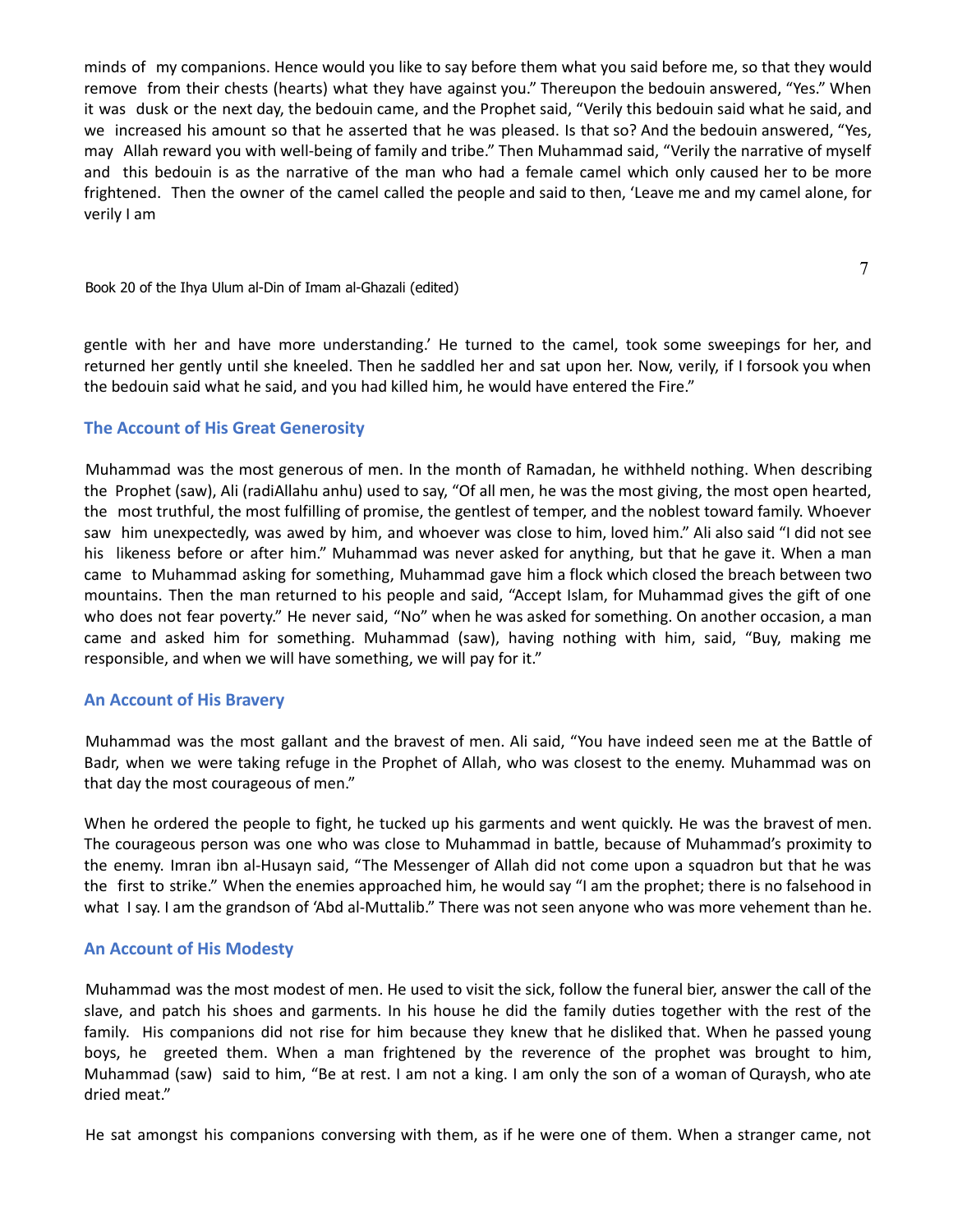knowing which one of them was Muhammad, he asked concerning him until the companions asked Muhammad to sit in a way in which the stranger could distinguish him from the rest. Later he sat on a mud bench which they built for him.

No one of his companions called him but that he said, "At your service." When he sat with the people, if they spoke regarding the future world, he participated with them; if they spoke regarding food and drink, he did likewise; if they spoke regarding worldly matters, he did likewise, gently and modestly. At times, they would recite poetry before him and used to mention matters which occurred in their olden days. The prophet (saw) smiled when they laughed; and he did not restrain them except from that which was sinful.

Book 20 of the Ihya Ulum al-Din of Imam al-Ghazali (edited)

8

### **The Account of His Countenance**

There is a description of the Messenger of Allah (saw) wherein he is described as not being excessively short or tall. Rather, he was middle stature, when he walked by himself. However, there was not a tall person who walked with him, but that Muhammad appeared as tall as he. Whenever someone tall would stand by him, still he appeared as tall as him.

His complexion was clear/'adhar', neither brown nor very white, unmixed with red or yellow or any other color. Some described him as being of a reddish hue; and they explained, however, that only those parts which were exposed to the wind and sun, such as face and neck, were of a reddish color. However, the color of the parts of his body which were not exposed was pure white unmixed with any red tint.

His beads of sweat on his face were like pearls; they were more fragrant than the most pungent musk. As for his hair, he had beautiful curly hair, which was neither lank nor short and woolly. When he combed his hair, it appeared as streaks of sand. It is said that his hair touched his shoulders; whereas, most of the reports state that his hair reached the lobe of his ear… The total number of white hairs on his head and his beard did not exceed 17.

Muhammad (saw) was the most handsome and luminous of men. No one described him but that he likened him to the moon on the night of Badr. His anger and pleasure were seen in his face because of the purity of his skin. His friend Abu Bakr al-Siddiq (rA) described him as "Loyal, pure, calling to good, as the moonlight of Badr, darkness was removed from him."

Muhammad (saw) had a wide forehead and very long arched eyebrows. The brightness [of the gap] between his two eyebrows was as if the space was made of pure silver. His eyes were very wide, black pupil with a reddish tint. He had long eyelashes so that one was almost dubious of their length. The upper part of his nose was hooked, i.e., his nose was not humped. There was a space between his teeth, i.e., they were separated; and when he showed his teeth while laughing, they flashed like lightning.

He had the most beautiful lips and the most delicate closed mouth of all. He had broad even cheeks. He was not long or round faced. He had a thick beard which he let grow. He clipped his mustache. He had the most beautiful neck of all, a neck that was neither long nor short. However, that part of his neck which was exposed to the sun and wind was like a kettle of silver mixed with gold, glistening because of the whiteness of the silver and the redness of the gold.

Muhammad (saw) had a broad chest, and his skin did not overlap. His chest was like a mirror in its evenness and the moon in its whiteness. Between his navel and upper chest there was a single hair which was stretched like a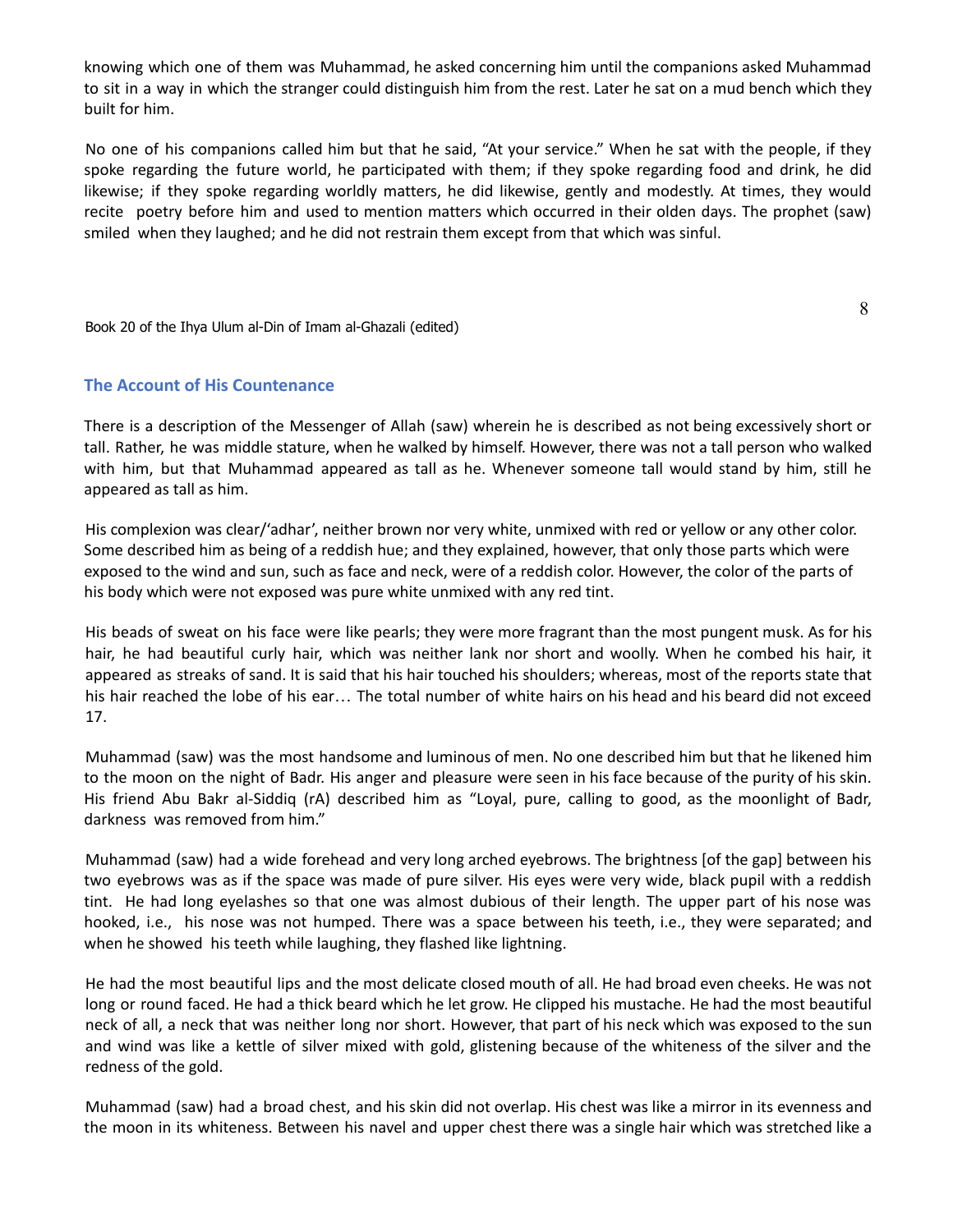sword, with no other hair on his chest or stomach. He had three belly folds; one of them was covered by the waist band, while the other two were visible. He had big, hairy shoulders; his chief bones were well covered with flesh. He had a wide back; between his shoulder blades there was the "seal of prophecy," which was adjacent to his right shoulder.

He was bulky of upper arm and forearm, and the bones of the forearm were long. He was broad of palm and long of extremities. His fingers were as rods of silver. His palm was softer than silk; it was (his palm) as the perfumed hand of a perfumer, whether he did or did not perfume it. If someone shook his hand, when night fell the odor was still present. Muhammad put his hand on a boy's head, and this boy distinguishable from his fellows by the odor of his head.

His walk: The Prophet used to walk fast, leaning forward slightly, as if he were walking downhill.

Book 20 of the Ihya Ulum al-Din of Imam al-Ghazali (edited)

Muhammad used to say, "I most resemble Adam, and my father Ibrahim most resembled me in external appearance and moral nature."

### **The Account of His Miracles**

Know, that if one witnessed Muhammad's qualities and heard about his character, deeds, qualities, habits, natural disposition, his ruling, his dealings with the various types of people, together with what is related of his wondrous answers in regard to perplexing questions, there could not remain the slightest doubt or suspicion that all this was not acquired by human means. Rather, all this cannot be conceived except by seeking heavenly help and divine power. Prophet Muhammad's good qualities and his virtues were absolute testimony of his truth, so much so that when an Arab saw him, he would say "By Allah, this is not the face of a liar."

Allah (swt) bestowed all the fine qualities of character upon Rasulullah (saw), even though he was unlettered, did not occupy himself with learning, did not examine books; he was an orphan, and was regarded as weak amongst the chiefs of the Arabs. So, from where did he obtain the fine qualities of character and manner, the knowledge of the workings of jurisprudence (besides the other sciences), not to mention his true knowledge of Allah (swt), His angels and His books, the special properties of prophecy, were it not by revelation?

We will also mention some well-known prophetic miracles whose reports are spread widely. Allah (swt) changed the customary course of events through the agency of prophet Muhammad (saw) in the following events:

- The moon was split when he was asked for a sign (in Mecca).
- He fed the great party of men in the house of Jabir [ibn 'Abd Allah al-Ansari].
- He fed the great party of men in the house of Abu Talha [Zayd ibn Sahl].
- He fed the great party of men at the battle of Khandaq /the Ditch.
- Once he fed eighty people from four mudd (5 1/2 pints) of barley and a baby goat. •

He fed more than eighty men from four round loafs of barley.

• He fed the army from a small quantity of dates which the daughter of Bashir [ibn Sa'd] carried in her hand; moreover, after they all ate and were satiated there still remained an excess.

• They washed from a small bowl, which was so narrow that Muhammad could not stretch his hand inside. • The water emerged from between his fingers, and the whole thirsting army, drank. • There being no water, he caused the water of ablution to pour forth at 'Ayn Tabuk, and another time at

the well of Hudaybiya so that they both swelled with water. Furthermore, the army at 'Ayn Tabuk which numbered in the thousands drank until they quenched their thirst; whereas 1,500 companions drank

9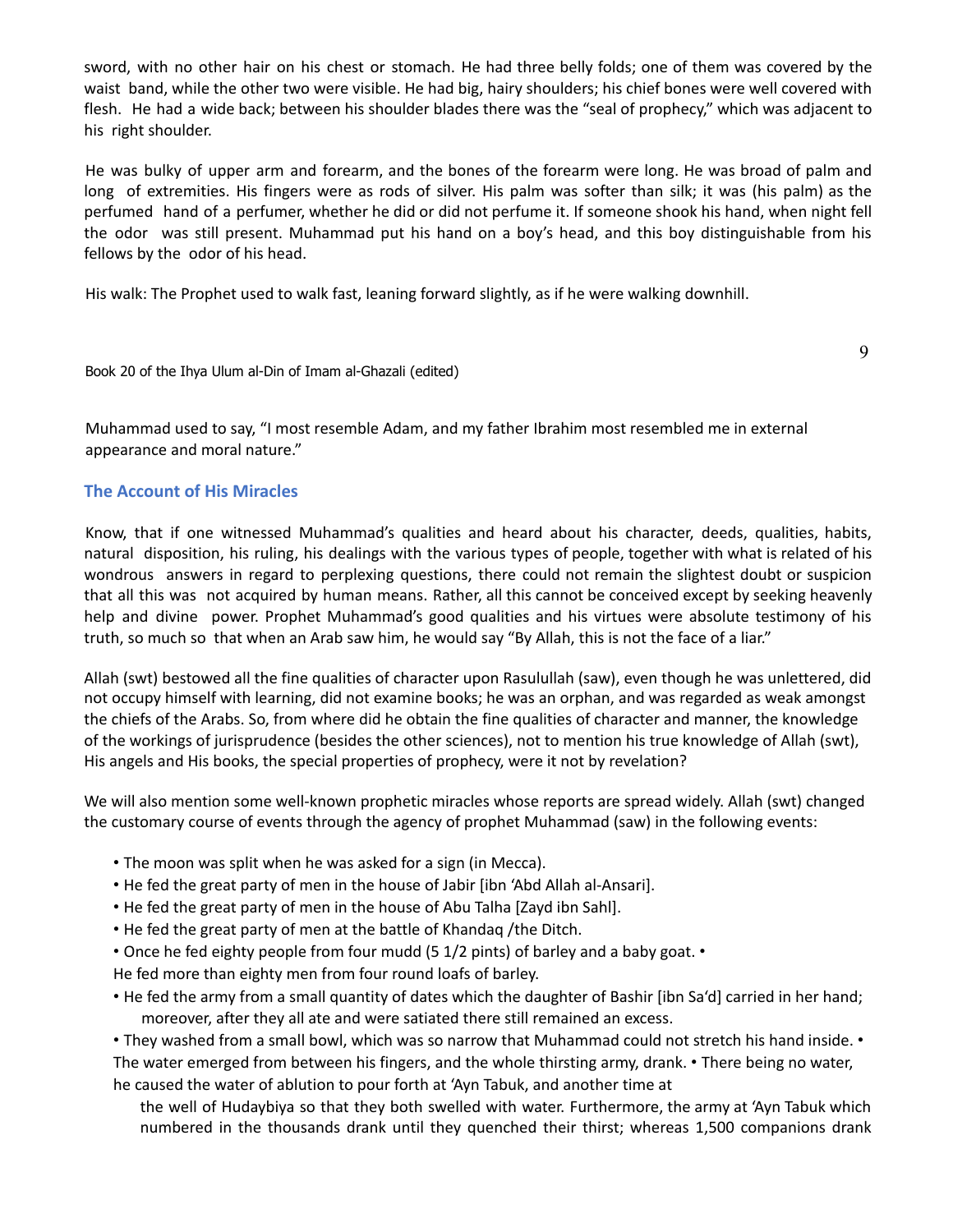from the well of Hudaybiya, a well which previously had no water.

- He threw a handful of dust against the army (foe) and their eyes were blinded; the Qur'an was revealed in regard to that stating, "You did not throw when you threw, but Allah threw."
- When the platform was made for him, the beam, by which he supported himself while speaking, squeaked, so that all of his companions heard what seemed like a camel sound. Thereupon Muhammad grasped the beam, and it became silent.

• Muhammad related the affairs which were beyond the reach of sensual or mental perception. • He warned 'Uthman [ibn 'Affan] that a calamity would overtake him, after which he would enter Paradise. • Muhammad related concerning a man who fought for the sake of Allah that he was of the people of Hell;

- this became evident because that man killed himself. Now these are all divine matters which the prophet came to know by Allah's teaching and revelation.
- Suraqa ibn Malik went after prophet Muhammad. But the feet of his horse sank, and the dust followed him in his steps until he asked for help. Then Muhammad wished him well and freed his horse; at the same time, he told him that he would wear on his forearms the bracelets of Chosroes; and it was so.

Book 20 of the Ihya Ulum al-Din of Imam al-Ghazali (edited)

10

- He attacked one hundred of the Quraysh who were awaiting him. He cast dust over their heads and they did not see him.
- He called two trees; thereupon they came to him and joined; then he ordered them, and they separated. Muhammad was of medium-stature, but when he walked with tall people he was as tall as they. •
- Muhammad was fed a poisoned shoulder with the result that the one who ate it with him died; however, Muhammad continued to live for forty years thereafter. Moreover, the poisoned shoulder spoke to him informing him that it was poisoned.
- The earth was rolled up for him and he was shown its eastern parts and its western parts. Muhammad reported that a king of his nation would reach those areas.
- He told his daughter Fatima that she would be the first of his family to reach him (i.e., die); and it was so. Muhammad told his wives that she who had the longest of hand in regard to alms, i.e., most generous, would be the first to reach him (die). And it was Zaynab bint Jahsh.

• He stroked the udder of a barren ewe which gave no milk, and she gave milk; this was the cause of Ibn Mas'ud becoming a Muslim. Muhammad did this another time in the tent of Umm Ma'bad the Khuza'ite. • The eye of a certain of his companions was dislodged and fell. Thereupon Muhammad restored it with his hand, and it became the handsomer and sounder of his two eyes.

- Muhammad spit into the eye of 'Ali who had an eye sickness at the battle of Baybar and it became sound; then Muhammad dispatched him with the banner.
- They used to hear the food, which was before Muhammad, praise Allah.
- The foot of a certain of his companions was smitten. Muhammad rubbed the foot with his hand, and from that moment it was well.
- The provisions of the army with Muhammad having become small in quantity, Muhammad called for all that remained. When the very small quantity was collected, he blessed it and ordered them to take of it: This they did, and there was not a vessel in the camp but that it was full.

The Qur'an is the greatest everlasting miracle among mankind. The Messenger of Allah (saw) contended with the orators of the people and with the eloquent men of the Arabs by means of the Qur'an; the Arabian Peninsula at that time was filled with thousands of them (oratory which their method of boasting and vying). Rasulullah (saw) asked them to produce its likeness, or ten suras or even one sura like the Qur'an, if they doubted him. He said to them "Say, indeed, if mankind and the Jinn should conspire to produce the like of this, they could not produce its likeness, even if they helped one another," saying that to baffle them. But they were unable to match or to dispute